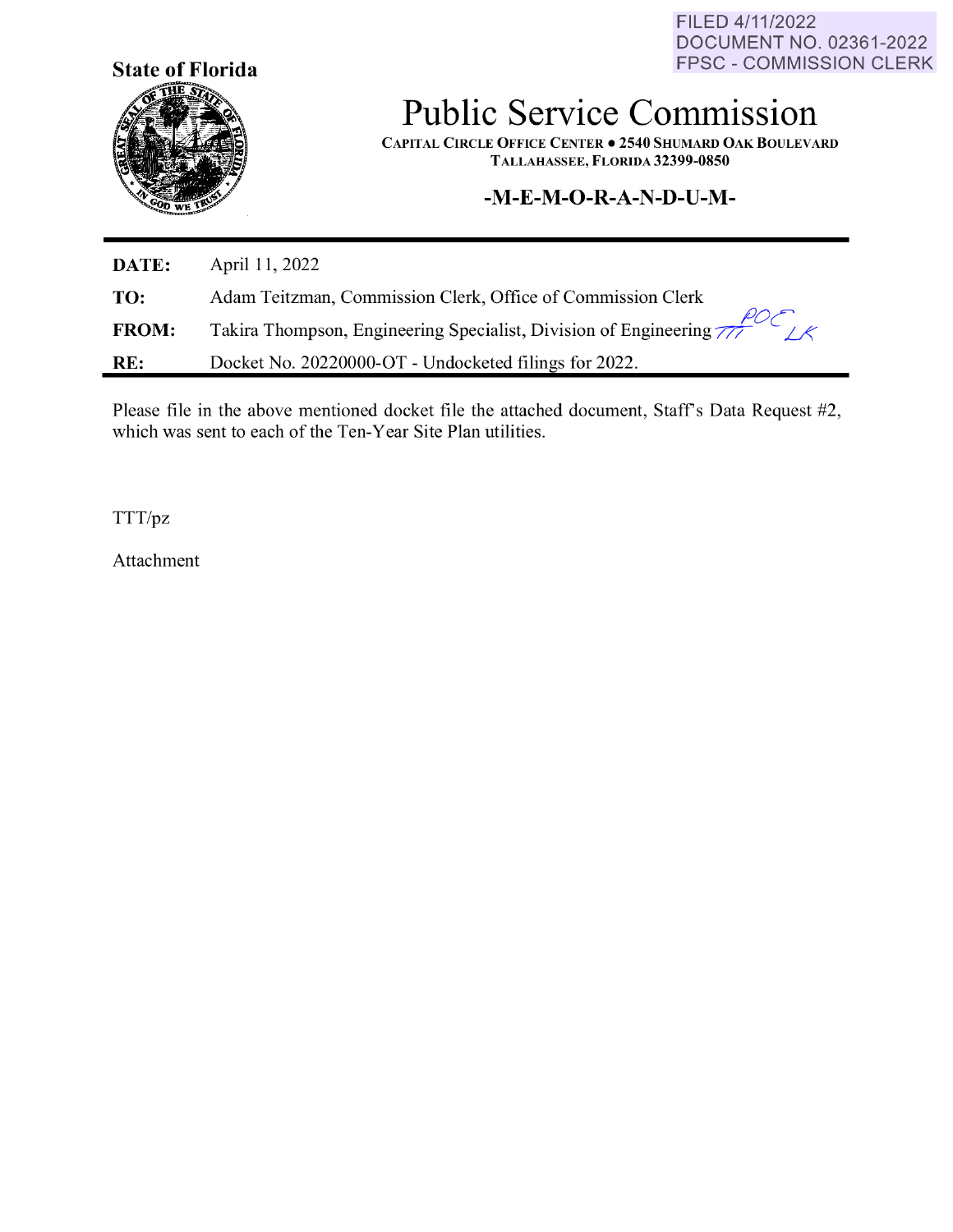| From:               | Patti Zellner                                                                                                |
|---------------------|--------------------------------------------------------------------------------------------------------------|
| To:                 | "Nanci Nesmith@fpl.com"; "mark.bubriski@fpl.com"; "Lisa.Roddy@nexteraenergy.com";                            |
|                     | "Richard.hume@fpl.com"; Robert Pickels; Matthew Bernier; "regdept@tecoenergy.com";                           |
|                     | "flbusot@tecoenergy.com"; "MSirianni@tecoenergy.com"; "pkbrown@tecoenergy.com";                              |
|                     | "Navid.Nowakhtar@fmpa.com", "Chris.Gowder@fmpa.com", "Susan.Schumann@fmpa.com",                              |
|                     | "VerschageJB@gru.com", "fiscml@jea.com", "BrowRN@JEA.com", "landsg@jea.com",                                 |
|                     | "Shankar.Karki@lakelandelectric.com", "Cindy.Clemmons@LakelandElectric.com"; "HFraser@ouc.com",              |
|                     | "BradKushner@nFrontConsulting.com", "JDiazgranados@seminole-electric.com", "jclay@seminole-electric.com",    |
|                     | "Paul.Clark@talgov.com"                                                                                      |
| Cc:                 | Takira Thompson, Donald Phillips, Phillip Ellis, Laura King, Patti Zellner                                   |
| Subject:            | DN 20220000-OT (Undocketed filings for 2022) Ten-Year Site Plan Review - Staff"s Data Reguest #2 (Nos. 1-18) |
| Date:               | Monday, April 11, 2022 2:35:37 PM                                                                            |
| <b>Attachments:</b> | 2022 TYSP - Data Request #2, (Nos. 1-18).pdf                                                                 |
|                     | 2022 TYSP - Data Request #2. (Nos. 1-18).docx                                                                |

April 11, 2022

Dear Utility Representatives,

This year's Ten-Year Site Plan Review process (TYSP Review) will be led by Donald Phillips and Takira Thompson in the Florida Public Service Commission's (FPSC) Division of Engineering. Contact information is as follows:

Donald Phillips Office: (850) 413-6974 Email: [DPhillip@psc.state.fl.us](mailto:DPhillip@psc.state.fl.us)

Takira Thompson Office: (850) 413-6592 Email: [TThompso@psc.state.fl.us](mailto:TThompso@psc.state.fl.us)

Attached is Staff's Data Request #2 (in PDF and WORD format). Please submit your responses to this data request to both the FPSC Division of Engineering and the FPSC Office of Commission Clerk by following the instructions below:

Submission to the FPSC Division of Engineering

- 1. Please email your responses to Donald and Takira by **Monday, May 2, 2022**.
	- a. Please submit all **narrative** and any **non-narrative** (if applicable) responses following their respective questions in a **single Microsoft Word** document, making sure to preserve question order.

Submission to the FPSC Office of Commission Clerk

- 1. Please convert and combine the responses sent to the FPSC Division of Engineering into a **single PDF** document.
- 2. Please electronically file this PDF document via the Commission's website no later than **Monday, May 2, 2022**.
	- a. Navigate to [www.floridapsc.com.](http://www.floridapsc.com/)
	- b. At the top of the page, hover the mouse cursor over the "Clerk's Office" tab.
	- c. Select from the drop-down menu "Electronic Filing Web Form."
	- d. Please complete the form, referencing "Docket No. 20220000-OT."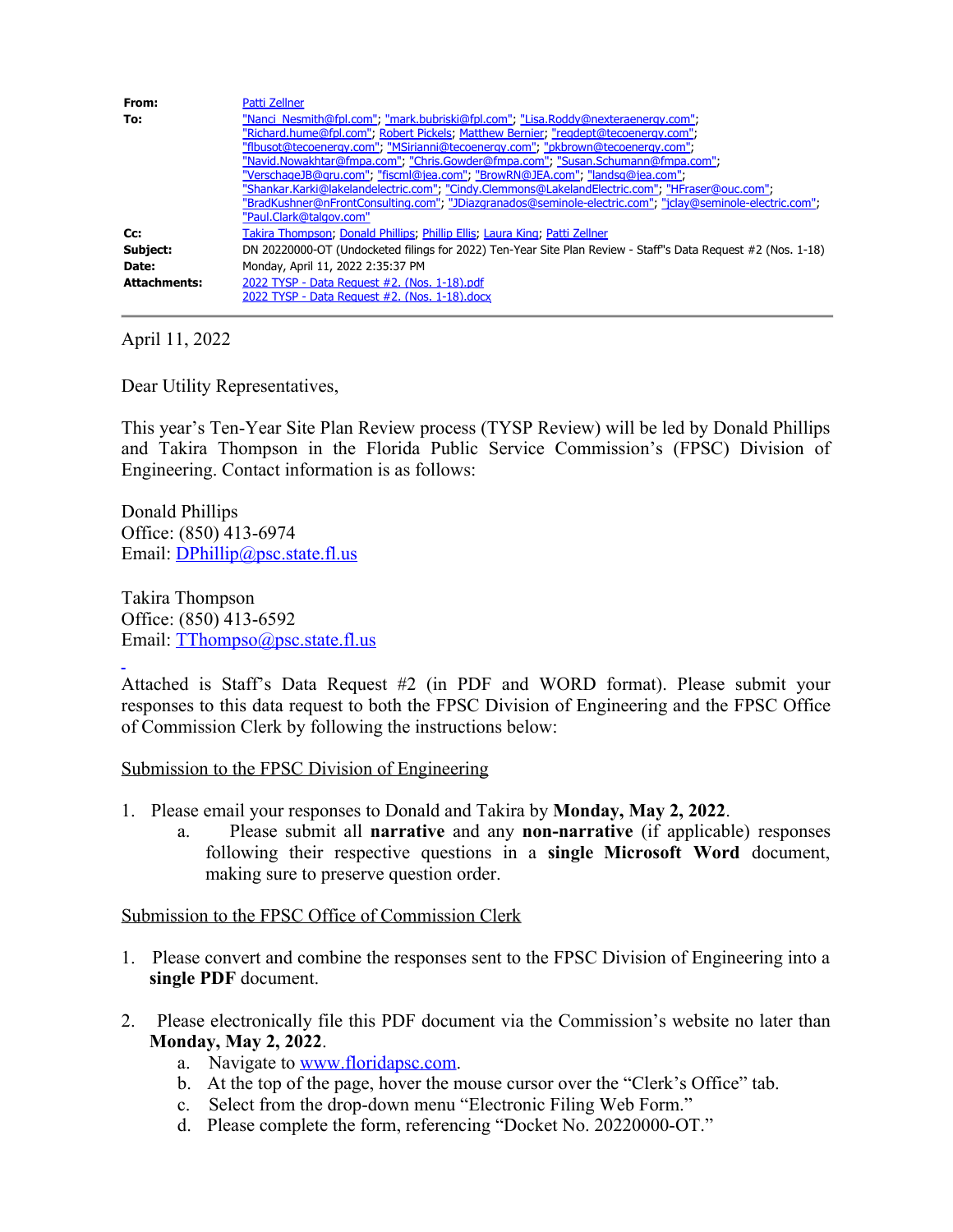- e. Attach to the form the PDF created in Step 1 as the "Primary PDF."
- f. Submit the form.

If you have any questions, please contact Donald Phillips or Takira Thompson.

Sincerely, Patti Zellner Administrative Assistant Division of Engineering Phone: (850) 413-6208 Email: **[pzellner@psc.state.fl.us](mailto:pzellner@psc.state.fl.us)**

Enclosure

cc: Office of Commission Clerk (20220000-OT – Undocketed filings for 2022)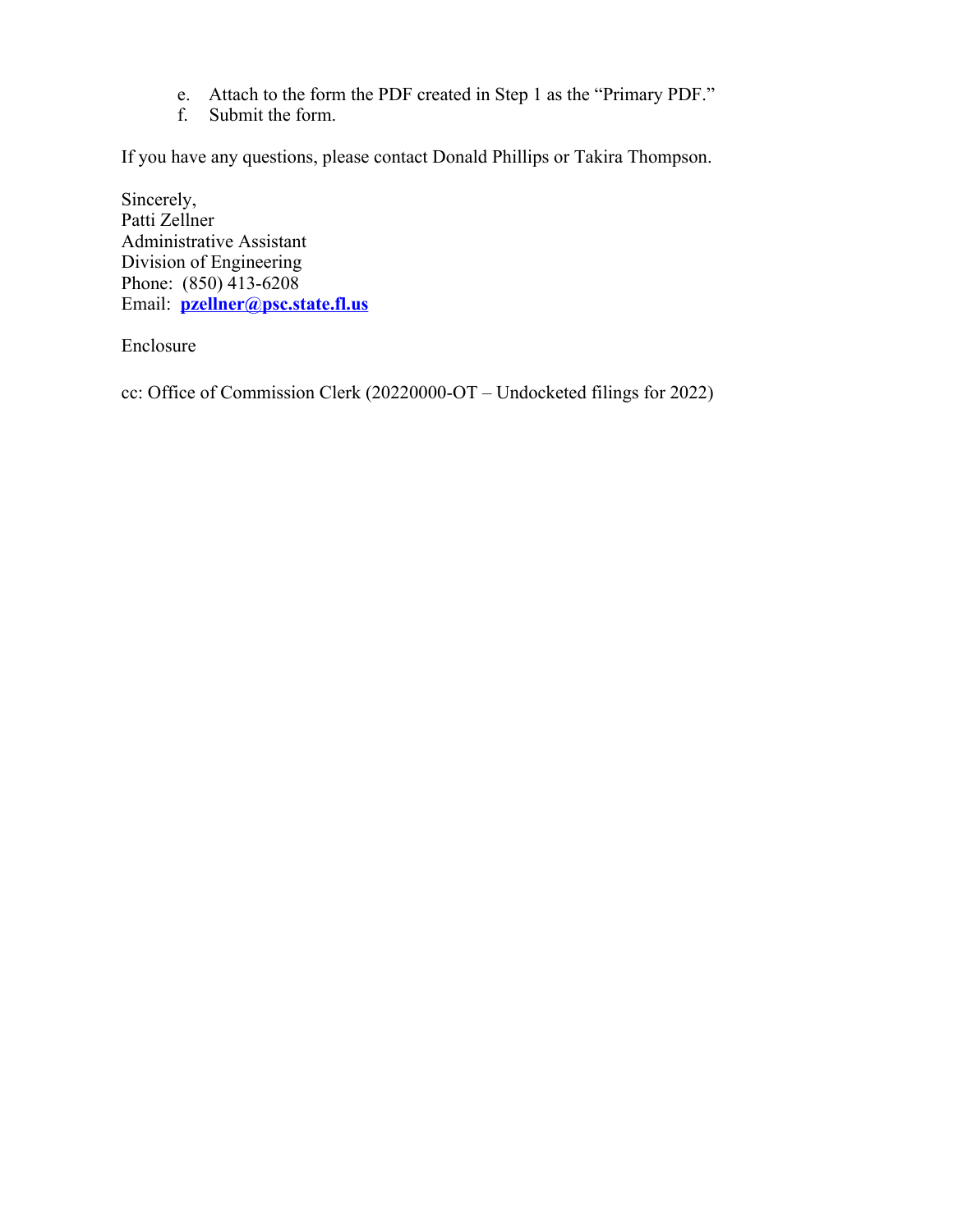- 1. Please refer to NERC's Level 2 Alert, issued August 18, 2021, titled Cold Weather Preparations for Extreme Weather Events. Please indicate what changes, if any, the Utility has implemented or intends to implement to address the recommendations contained within the alert.
- 2. Please refer to FERC Order Approving Cold Weather Reliability Standards, issued August 24, 2021. Please indicate what changes, if any, the Utility has implemented or intends to implement to address the revisions to the NERC Reliability Standards that become effective April 2023.
- 3. Please refer to NERC's Project 2021-07: Extreme Cold Weather Grid Operations, Preparedness, and Coordination. Is the Utility a participant in this project? If so, please explain what way.
- 4. Please refer to the FERC, NERC, and Regional Entity Staff Report: The February 2021 Cold Weather Outages in Texas and the South Central United States (2021 Cold Weather Report), issued November 2021. Please indicate what changes, if any, the Utility has implemented or intends to implement to address the recommended revisions listed below to the NERC Reliability Standards identified in the 2021 Cold Weather Report.
	- a. Identify and protect cold-weather critical components.
	- b. Build all new and retrofit existing units to operate during extreme weather conditions, which include the impact of wind and precipitation.
	- c. Perform annual training on winterization plans. If already incorporated, please provide the most recent winterization plan.
	- d. Develop Corrective Action Plans for any affected generating units.
	- e. Provide the balancing authority the percentage of generating capacity that can be relied upon during forecasted cold weather.
	- f. Account for wind and precipitation when providing temperature data to the balancing authority.
- 5. Will the Utility's current capacity shortage plan require updating following the revisions to the NERC Reliability Standards that will go into effect April 2023 or the recommended revisions from the 2021 Cold Weather Report? If so, please identify the changes.
- 6. For your generating units, please and provide the following information:
	- a. Identify any generating unit that has been winterized and describe the winterization activities that have been completed for each.
	- b. Identify any generating unit that still requires winterization and describe the winterization activities to be completed for each.
	- c. Identify any generating units the Utility does not intend to winterize and explain why.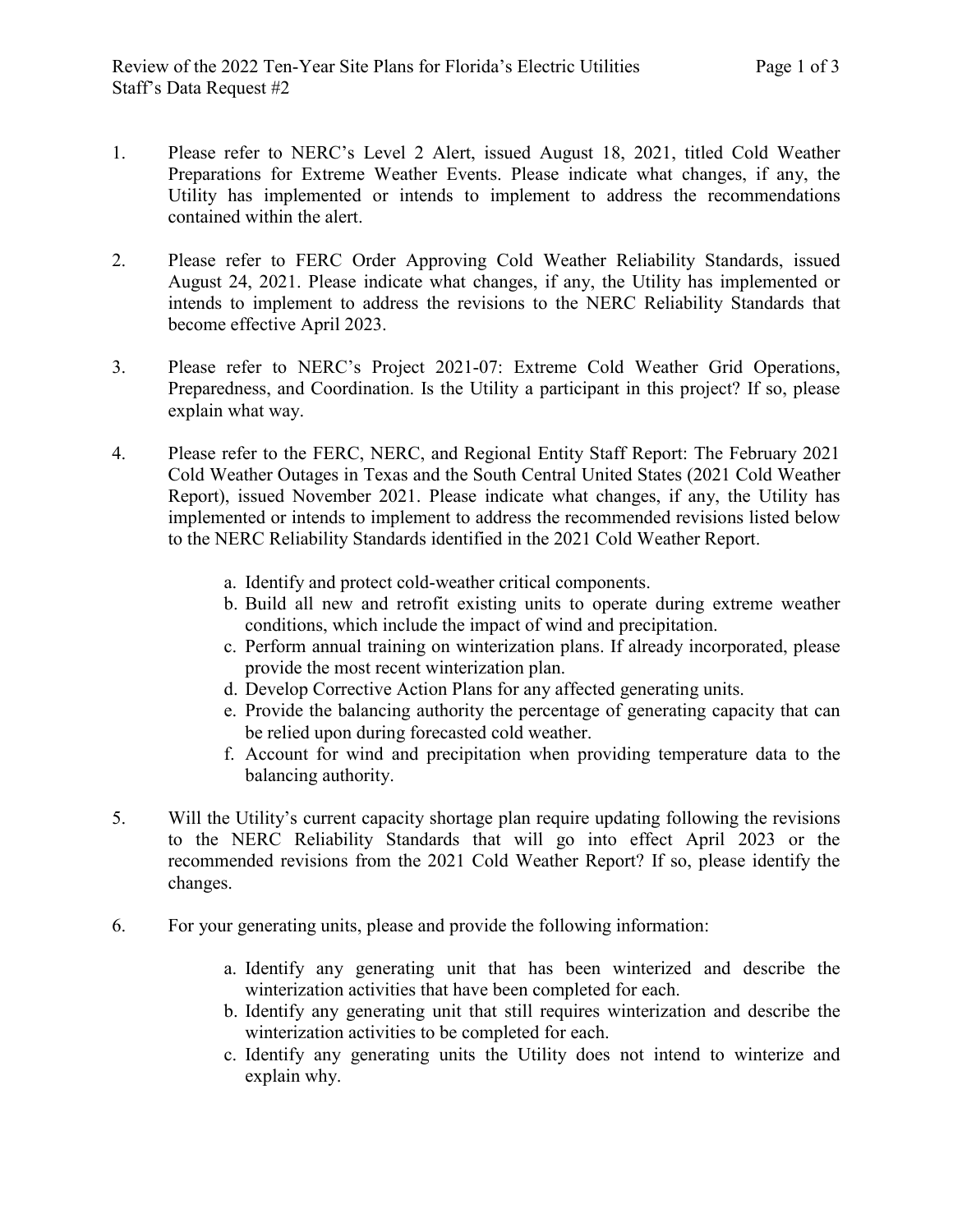- 7. Please list and describe all winterization activities the Utility has completed or intends to complete for its natural gas infrastructure. If none, please explain why.
- 8. Please identify any generating units that have experienced forced outages or derates due to cold weather conditions within the last ten-year period.
	- a. Please explain if these generating units have had corrective action plans developed for the identified equipment. If so, what has been done to evaluate whether the corrective action plan applies to similar equipment for other generating units in the Utility's generating fleet.
- 9. Please identify each of the Utility's generating units that have dual fuel capabilities. As part of this response, please provide the following for each applicable generating unit.
	- a. Generating unit name and location.
	- b. Net capacity by seasonal peak (Summer/Winter).
	- c. Whether fuel switching derates/uprates the unit (and if so, by what amount).
	- d. Primary and secondary fuel type and sources.
	- e. Number of days the generating unit could operate at full load using the secondary fuel source.
	- f. Amount of time required to switch to secondary fuel.
- 10. Please identify how many alerts and advisories, due to cold weather, have been issued within the last ten-year period, and describe each event that lead to the issuance of each alert/advisory.
	- a. As part of this response, please indicate whether interruptible/curtailable customers were interrupted during each event, and if so, the duration of the interruption.
- 11. Please identify the number of times the Utility has had to perform rolling blackouts within the last ten-year period. As part of this response, please provide the reason for each rolling blackout, how many megawatts were impacted, and the duration of each rolling blackout.
- 12. Please identify the total number of megawatts that can be controlled during rolling blackouts. As part of this response, please describe how this amount was determined, the priorities for interrupting firm load, and provide the anticipated duration between rolling blackouts.
- 13. Please explain how the Utility coordinates with cogenerators, qualifying facilities, and other non-utility generators during cold weather events to maximize generating capacity. As part of this response, please explain how the Utility determines as-available energy prices if all available Utility assets are already dispatched.